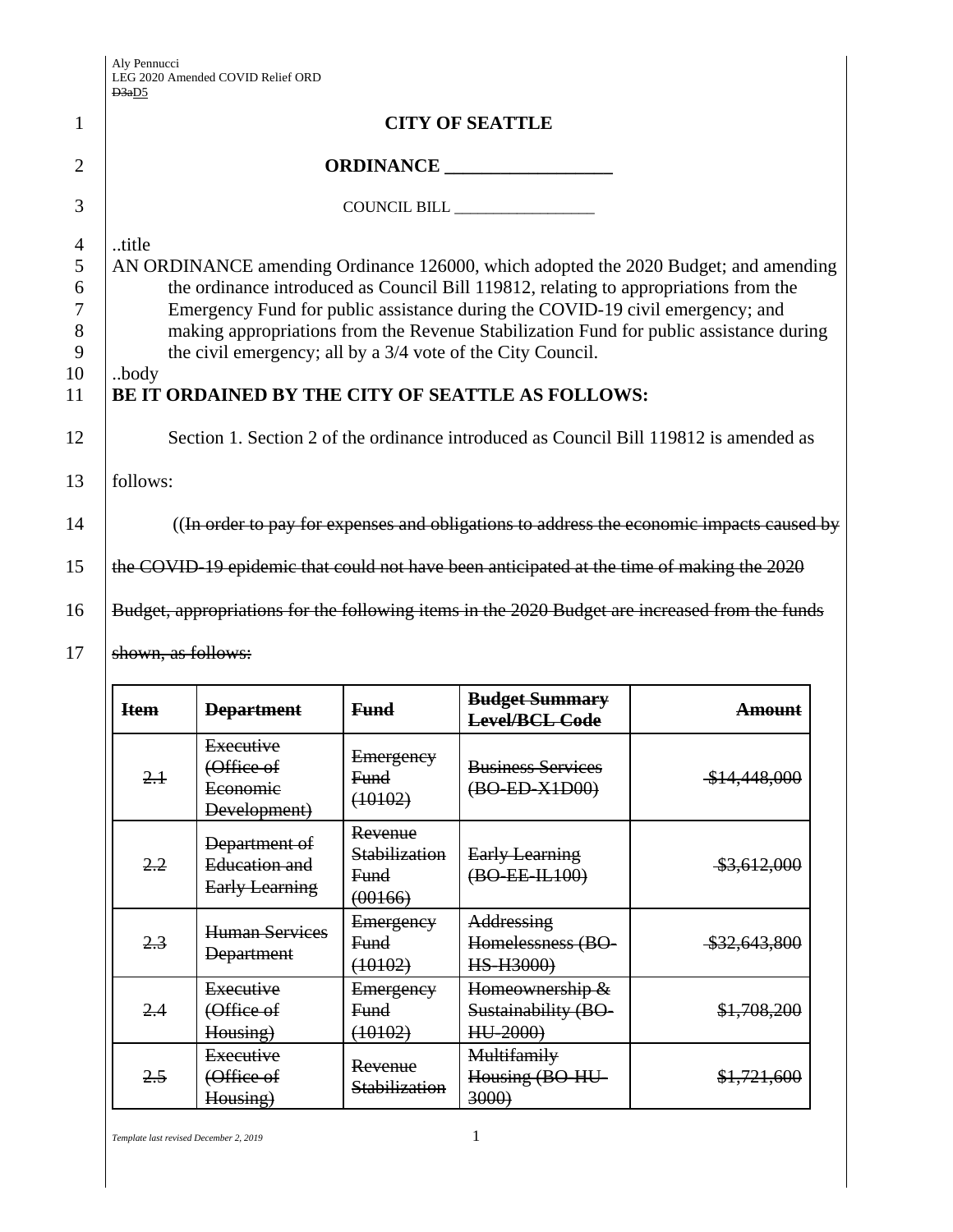|     |                                                              | Fund<br>(00166)                             |                                                                        |              |
|-----|--------------------------------------------------------------|---------------------------------------------|------------------------------------------------------------------------|--------------|
| 2.6 | Executive<br>(Office of<br>Immigrant and<br>Refugee Affairs) | Emergency<br>Fund<br>(10102)                | Office of Immigrant<br>and Refugee Affairs<br>(BO-IA-X1N00)            | \$18,100,000 |
| 2.7 | Executive<br>(Office of<br>Sustainability &<br>Environment)  | Revenue<br>Stabilization<br>Fund<br>(00166) | Office of<br>Sustainability and<br>Environment (BO<br><b>SE-X1000)</b> | \$13,545,000 |
|     |                                                              |                                             | <del>Grand Total</del>                                                 | \$85,778,600 |

 $1 \overline{\hspace{1mm} )}$ 

2 In order to pay for expenses and obligations to eliminate or lessen the immediate threats

3 to lives, public health, and safety resulting from the COVID-19 epidemic and to address the

4 economic impacts caused by the COVID-19 epidemic that could not have been anticipated at the

5 time of making the 2020 Budget, appropriations for the following items in the 2020 Budget are

6 increased from the funds shown, as follows:

| <b>Item</b> | <b>Department</b>                                       | <b>Fund</b>                         | <b>Budget Summary</b><br><b>Level/BCL Code</b>     | <u>Amount</u> |
|-------------|---------------------------------------------------------|-------------------------------------|----------------------------------------------------|---------------|
| 2.1         | Executive<br>(Office of<br>Economic<br>Development)     | <u>Emergency</u><br>Fund<br>(10102) | <b>Business Services</b><br>$(BO-ED-X1D00)$        | \$9,546,217   |
| 2.2         | Department of<br>Education and<br><b>Early Learning</b> | <u>Emergency</u><br>Fund<br>(10102) | <b>Early Learning</b><br>(BO-EE-IL100)             | \$2,385,600   |
| 2.3         | <b>Human Services</b><br>Department                     | Emergency<br>Fund<br>(10102)        | Addressing<br>Homelessness (BO-<br>HS-H3000)       | \$21,560,091  |
| 2.4         | Executive<br>(Office of<br>Housing)                     | <u>Emergency</u><br>Fund<br>(10102) | Homeownership &<br>Sustainability (BO-<br>HU-2000) | \$714,623     |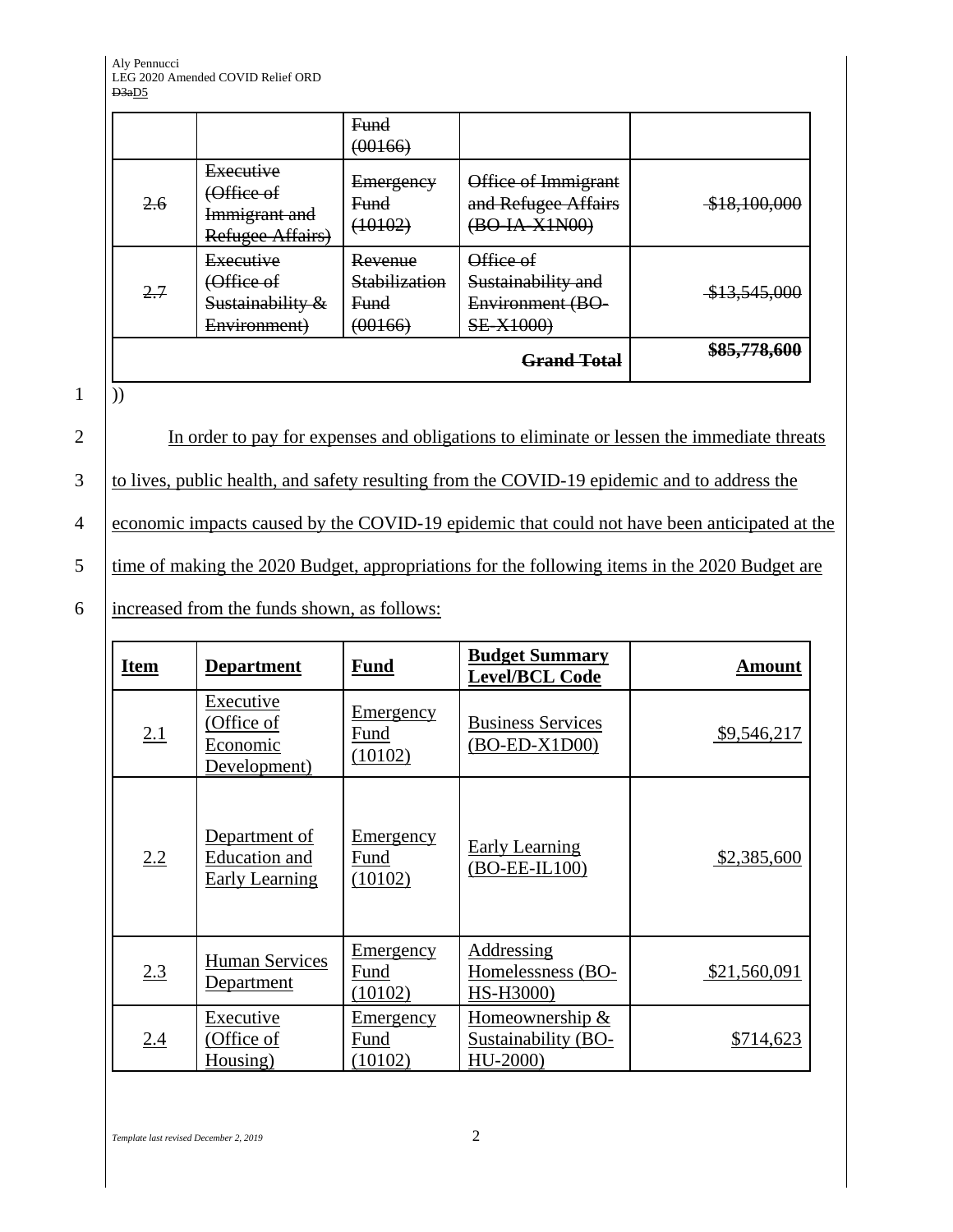Aly Pennucci LEG 2020 Amended COVID Relief ORD D3a<u>D5</u>

|                     | 2.5      | Executive<br>(Office of<br>Housing)                          | <b>Emergency</b><br>Fund<br>(10102) | Multifamily<br>Housing (BO-HU-<br>3000)                                                  | \$1,550,640                                                                            |
|---------------------|----------|--------------------------------------------------------------|-------------------------------------|------------------------------------------------------------------------------------------|----------------------------------------------------------------------------------------|
|                     | 2.6      | Executive<br>(Office of<br>Immigrant and<br>Refugee Affairs) | <b>Emergency</b><br>Fund<br>(10102) | Office of Immigrant<br>and Refugee Affairs<br>$(BO-IA-X1N00)$                            | \$11,954,828                                                                           |
|                     | 2.7      | Executive<br>(Office of<br>Sustainability &<br>Environment)  | Emergency<br>Fund<br>(10102)        | Office of<br>Sustainability and<br>Environment (BO-<br>SE-X1000)                         | 9,088,000                                                                              |
|                     | 2.8      | Finance and<br>Administrative<br>Services                    | Emergency<br>Fund<br>(10102)        | Finance and<br>Administrative<br>Services (City<br>Finance (BO-FA-<br><b>CITYFINAN</b> ) | \$200,000                                                                              |
|                     |          |                                                              |                                     | <b>Grand Total</b>                                                                       | \$57,000,000                                                                           |
| $\mathbf{1}$        |          |                                                              |                                     |                                                                                          | Section 2. Section 4 of the ordinance introduced as Council Bill 119812 is amended as  |
| $\overline{2}$<br>3 | follows: |                                                              |                                     | ((The appropriations in Section 2 of this ordinance, amending the 2020 Adopted           |                                                                                        |
| $\overline{4}$      |          | Budget, shall be subject to the following provisos:          |                                     |                                                                                          |                                                                                        |
| 5                   |          |                                                              |                                     | A. Of the funding appropriated to the Office of Economic Development's Business          |                                                                                        |
| 6                   |          |                                                              |                                     | Services (BO-ED-X1D00) Budget Summary Level in the 2020 Adopted Budget,                  |                                                                                        |
| 7                   |          |                                                              |                                     | \$14.45 million of the funds shall be used to address the economic hardship small        |                                                                                        |
| 8                   |          |                                                              |                                     | business owners and their employees, and nonprofit organizations and their               |                                                                                        |
| 9                   |          |                                                              |                                     | employees, experience due to loss of business income, grant funding reductions,          |                                                                                        |
| 10                  |          |                                                              |                                     | layoffs and reduced work hours for a significant percentage of this workforce as a       |                                                                                        |
| 11                  |          |                                                              |                                     | result of the COVID-19 crisis and may be used for no other purpose. Up to five           |                                                                                        |
| 12<br>13            |          |                                                              |                                     | percent of these funds may be used for expenditures incurred by the department to        | administer the investments. The Council intends that this funding will be allocated as |
| 14                  |          | follows:                                                     |                                     |                                                                                          |                                                                                        |
| 15                  |          |                                                              |                                     | 1. \$14.1 million to provide financial assistance to small business owners or            |                                                                                        |
| 16                  |          |                                                              |                                     |                                                                                          | operators and nonprofit organizations, with preference to brick and mortar             |
| 17                  |          |                                                              |                                     |                                                                                          | small businesses, that would be used to reduce the economic hardship caused            |
| 18                  |          |                                                              |                                     |                                                                                          | by COVID-19 crisis and assist small businesses and nonprofit organizations to          |
| 19                  |          |                                                              |                                     |                                                                                          | comply with public health guidelines, thereby protecting the local economy by          |
| 20                  |          |                                                              |                                     |                                                                                          | reducing the number of businesses or nonprofits that are permanently closed            |
| 21                  |          |                                                              |                                     |                                                                                          | and jobs permanently lost due to the short- and long-term economic impacts             |
| 22                  |          | eaused by COVID-19.                                          |                                     |                                                                                          |                                                                                        |
| 23<br>24            |          |                                                              |                                     | 2. \$315,000 to provide training, referral services, and technical assistance to         | support businesses, including assistance in preparing applications for federal         |
|                     |          |                                                              |                                     |                                                                                          |                                                                                        |

*Template last revised December 2, 2019* 3

 $14$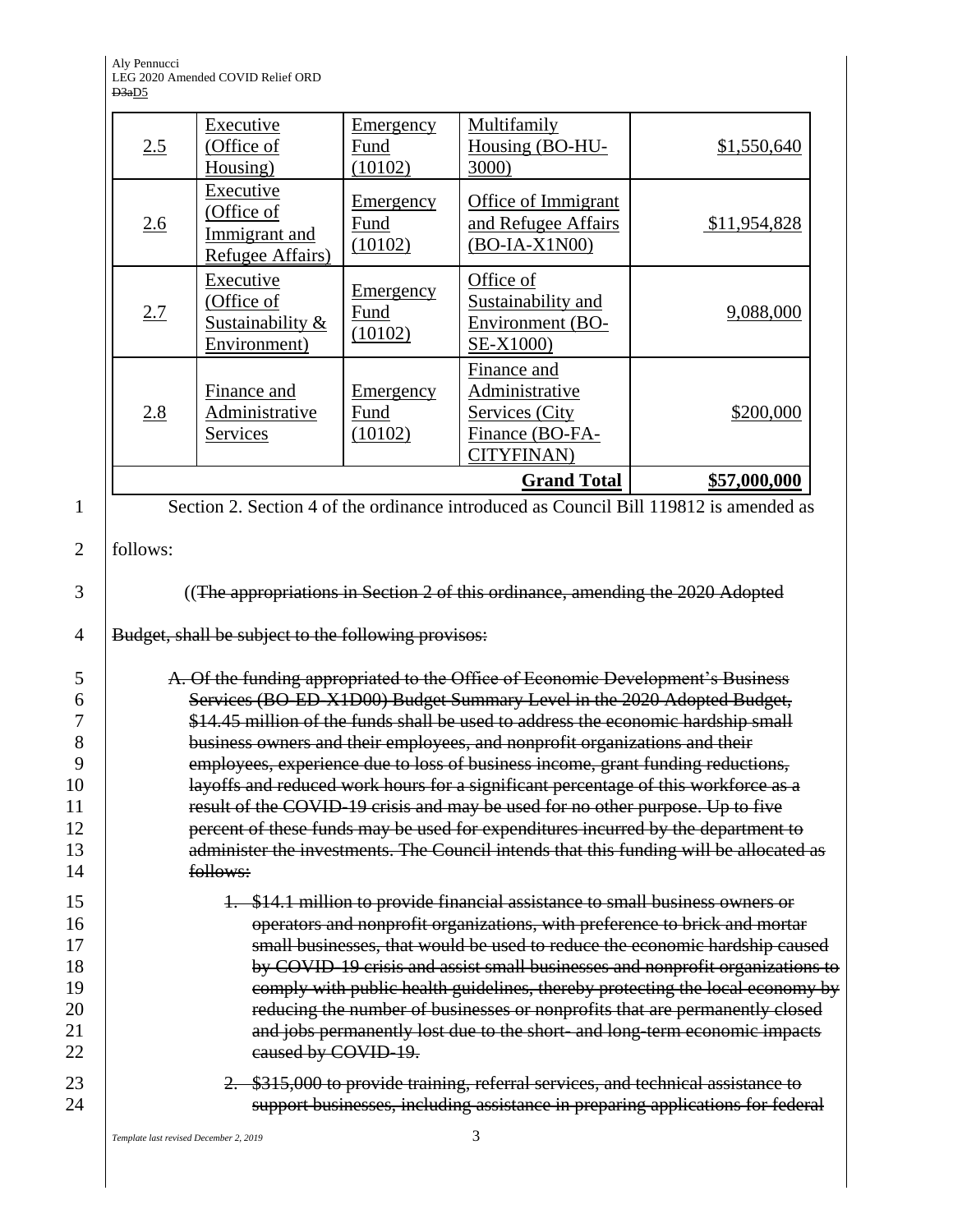**1 1** or state loans or grants that provide direct financial assistance to small **businesses to prepare such businesses for the road to recovery.** 

## 3. The Council further intends that:

**4 a.** Up to \$10,000 in financial assistance may be provided to any single eligible small business owner or nonprofit organization under this proviso.

 b. Assistance should be prioritized for businesses and nonprofit organizations who commit to not reducing wages and benefits provided prior to the COVID-19 emergency, and for business and nonprofit organizations who have historically, or recently, been unable to access other forms of **10** assistance through state or federal programs available to support **businesses, including businesses owned by Black, Indigenous, and people of color and those with limited English proficiency, and businesses in the Fractive industry.** Any awards to those in the creative industry should be 14 | made in partnership with advocates in the creative industry sphere.

15 c. For purposes of this proviso, an eligible "small business" is defined as a **business with 25 or fewer full time equivalent employees (FTEs) and an** 17 | eligible "nonprofit organization" is a nonprofit with 25 or fewer FTEs that **provides community services that protect or enhance the health, safety,** 19 | environment, or general welfare of people who live or work in Seattle.

**d.** The Executive should develop eligibility criteria for small businesses who **have been economically impacted by the COVID-19 crisis and for whom** 22 <br>**EXECUTE:** Such assistance will provide economic benefits to the public by saving or 23 23 creating jobs, moderating impacts to local tax revenue by supporting **Fig. 24** continue operations of small businesses and ensuring that businesses can modify operations as necessary to comply with public health guidance. 26 | Criteria should include consideration of equitably distributing financial 27 assistance to small businesses and nonprofit organizations located in 28 | neighborhoods across Seattle. Further, businesses that have previously 29 | received financial assistance from the City's Small Business Stabilization Fund are not eligible for additional assistance.

**B.** Of the funding appropriated to the Department of Education and Early Learning's 33 | Early Learning (BO-EE-IL100) Budget Summary Level in the 2020 Adopted Budget, **31 31** \$3.61 million of the funds shall be used to address the economic hardship child care providers and their employees experience due to loss of income, layoffs and reduced 36 work hours for a significant percentage of this workforce as a result of the COVID-19 37 crisis and may be used for no other purpose. Up to five percent of these funds may be 38 38 asset for expenditures incurred by the department to administer the investments. The Council intends that:

**1. Up to \$10,000 in financial assistance may be provided to (1) any single** 42 eligible family child care provider and (2) other licensed child care providers **that adhere to labor laws and has a commitment to labor harmony, under this** proviso.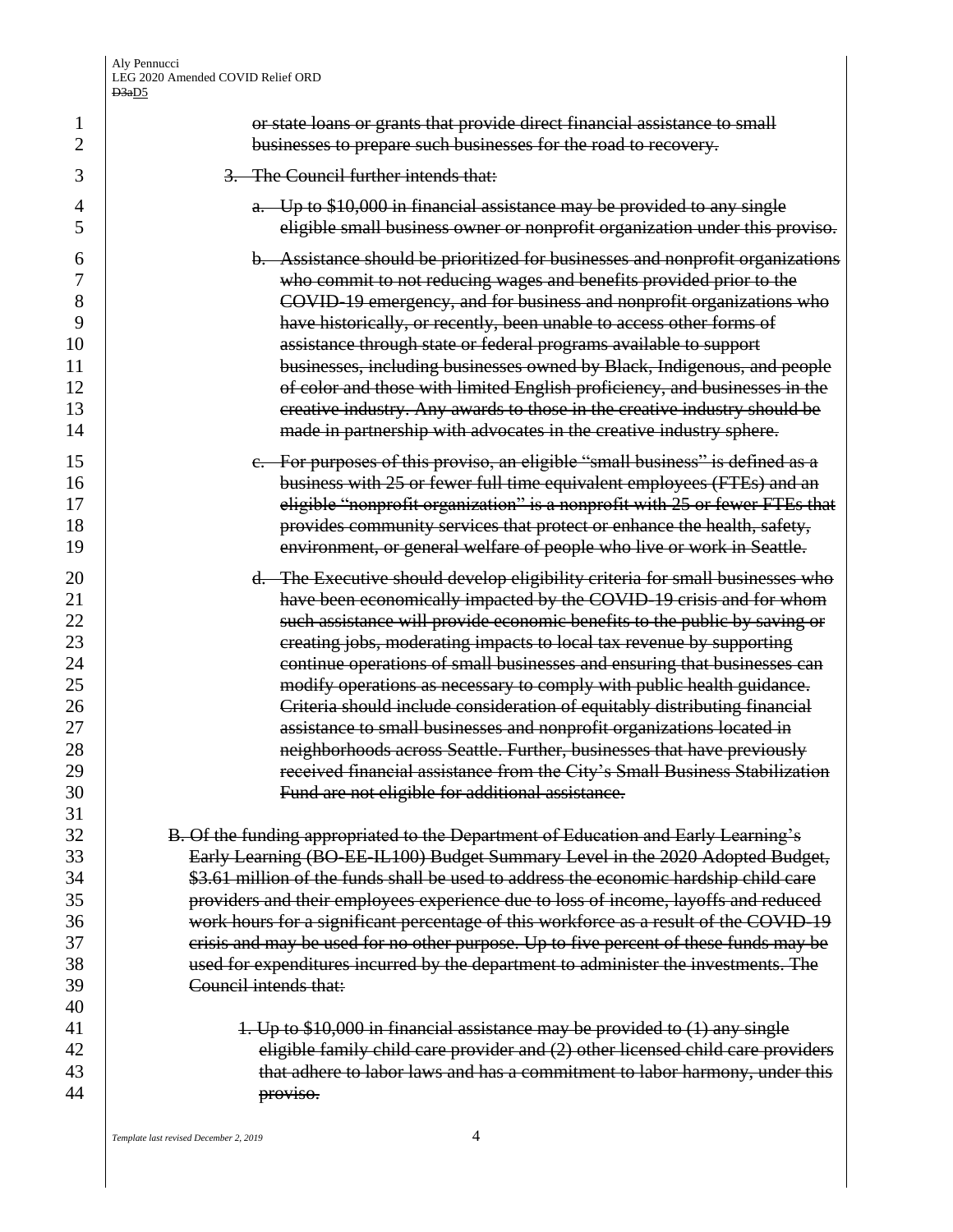2 2. Up to \$500 in financial assistance may be provided to any single eligible family, friends, and neighbors (FFN) child care provider under this proviso. 3. Assistance should be prioritized for child care providers who commit to not reducing wages and benefits provided prior to the COVID-19 emergency, and for providers who have historically, or recently, been unable to access **b** other forms of assistance through state or federal programs available to 9 | support businesses. 11 1 **4. For purposes of this ordinance (1) family child care is generally defined as**  licensed child care for mixed-age children and youth (0-12 years) provided 13 by individuals operating in residential homes; and (2) FFN child care is generally defined as an individual who is exempt from child care licensing requirements and provides in-home child care. FFN providers include grandparents, aunts and uncles, elders, older siblings, friends, neighbors, and **Solution** 17 others who help families by providing child care. 19 19 10 5. The Executive should develop eligibility criteria for child care providers who **have been economically impacted by the COVID-19 crisis and for whom Such assistance will provide economic benefits to the public by saving or Figure 22** creating jobs, providing essential child care services as people return to work, 23 and ensuring that child care providers can modify operations as necessary to **24 comply with public health guidance. C.** Of the funding appropriated to the Human Services Department's Addressing Homelessness (BO-HS-H3000) Budget Summary Level in the 2020 Adopted Budget, **1** \$32.64 million of the funds shall be used to address housing insecurity by funding housing programs and services that support low-income households and people 30 experiencing homelessness and may be used for no other purpose. Furthermore, none **Solution** of the money so appropriated may be spent by the Department on congregate shelter. 32 Up to five percent of these funds may be used for expenditures incurred by the department to administer the investments. The Council intends that the City will **Fraching 1** partner with CBOs that have a history of trust and success in reaching low-income communities and people experiencing homelessness, including experience reaching **those who are traditionally marginalized or typically face barriers to enrolling in Solution** assistance programs, such as, but not limited to, language barriers, and other **historically marginalized communities, to distribute the funds as follows:** 39 | 1. \$19.5 million for existing homelessness prevention programs, rental **40 EXECUTE:** assistance that serve individuals and families such as the United Way of King 41 | County's Home Base program and other programs to provide rental 42 assistance; and 43 | 2. 10.8 million for shelter de-intensification activities and housing or shelter **decisy of the state of the state of the state of the state of the state of the state of the state of the state of the state of the state of the state of the state of the state of the state of the state of the state of**  settings, including costs for new tiny homes, acquiring or leasing hotels or **motels or other buildings, or extending leases on such facilities. At least \$3.6**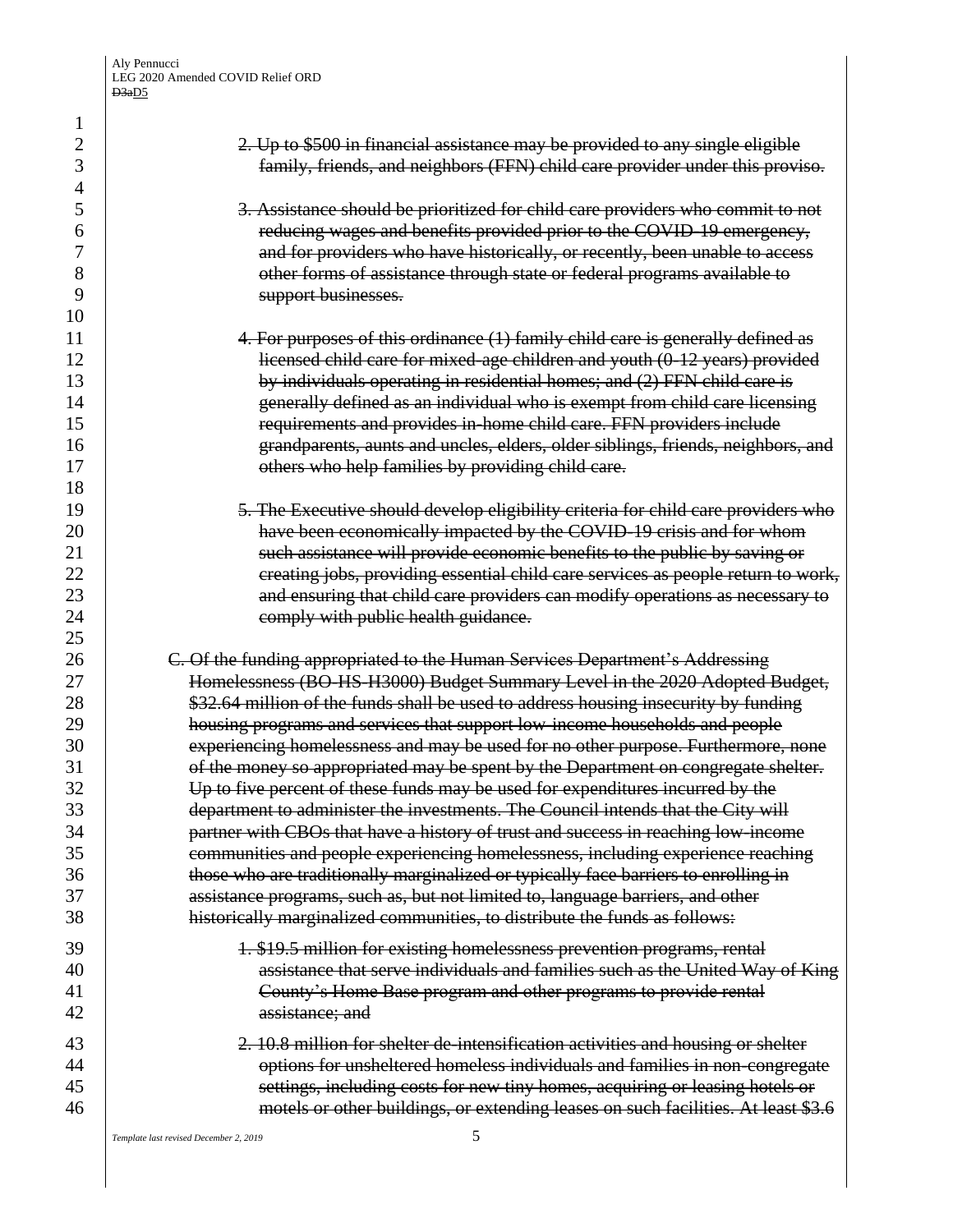1 million of this funding shall be used to establish four or five new or expanded **b** tiny home village; and 3 3. 2.35 million to support the ongoing service and operation costs of shelter providers. Eligible service and operating costs can include, but are not limited to: personal protective equipment, overtime or premium pay for staff, food service, or cleaning supplies. 8 B. Of the funding appropriated to the Office of Housing's Homeownership  $\&$ 9 Sustainability (BO-HU-2000) Budget Summary Level in the 2020 Adopted Budget, **\$1.1 million of the funds shall be used for mortgage counseling and foreclosure prevention programs, including costs for housing counselors, legal aid, service coordination, and direct financial assistance. The Council intends that the City will partner with CBOs that have a history of trust and success in reaching low-income Fig. 2.1** communities, including experience reaching those who are traditionally marginalized **Fig. 2.1** or typically face barriers to enrolling in assistance programs, such as, but not limited **to, language barriers, and other historically marginalized communities. Up to five percent of these funds may be used for expenditures incurred by the department to** 18 administer the investments. 19 | E. Of the funding appropriated to the Office of Housing's Multifamily Housing (BO-HU-**3000**) Budget Summary Level in the 2020 Adopted Budget, \$2.35 million of the funds **Shall be used for programs that support the ongoing service and operation costs of nonprofit affordable housing providers. Eligible service and operating costs can** 23 include, but are not limited to: personal protective equipment, overtime or premium **pay for staff, food service, or cleaning supplies. Up to five percent of these funds may**  be used for expenditures incurred by the department to administer the investments. **F.** Of the funding appropriated to the Office of Immigrant and Refugee Affairs' (BO-IA-27 X1N00) Budget Summary Level in the 2020 Adopted Budget, \$17.05 million shall be **for (1)** direct financial assistance to Seattle's low-income immigrant and refugee workers and households who have experienced the economic impacts caused by the 30 COVID-19 crisis, and (2) to advise potential recipients of this temporary financial 31 31 assistance to ensure it will not impact the recipients eligibility for, or result in loss of, 32 any other income-tested benefits; and may be used for no other purpose. Furthermore, \$1.05 million shall be for programs and services that provide language access support **For low-income people who need help accessing and understanding federal, state and lease** 35 **local assistance programs and may be spent for no other purpose. Up to 11 percent of these funds may be used for expenditures incurred by the department to administer the**  investments. The Council intends the following: 38 1. Prior to the expenditure of any funds for direct financial assistance, the Executive will partner with CBOs who have a history of trust and success in 40 | reaching immigrant and refugee communities to provide such assistance, 41 | such as the organizations who worked with the City to distribute emergency 42 | grocery vouchers. 2 Assistance should include direct cash assistance, including pre-paid debit or **Figure 1** credit cards, or other services to assist with basic living expenses. The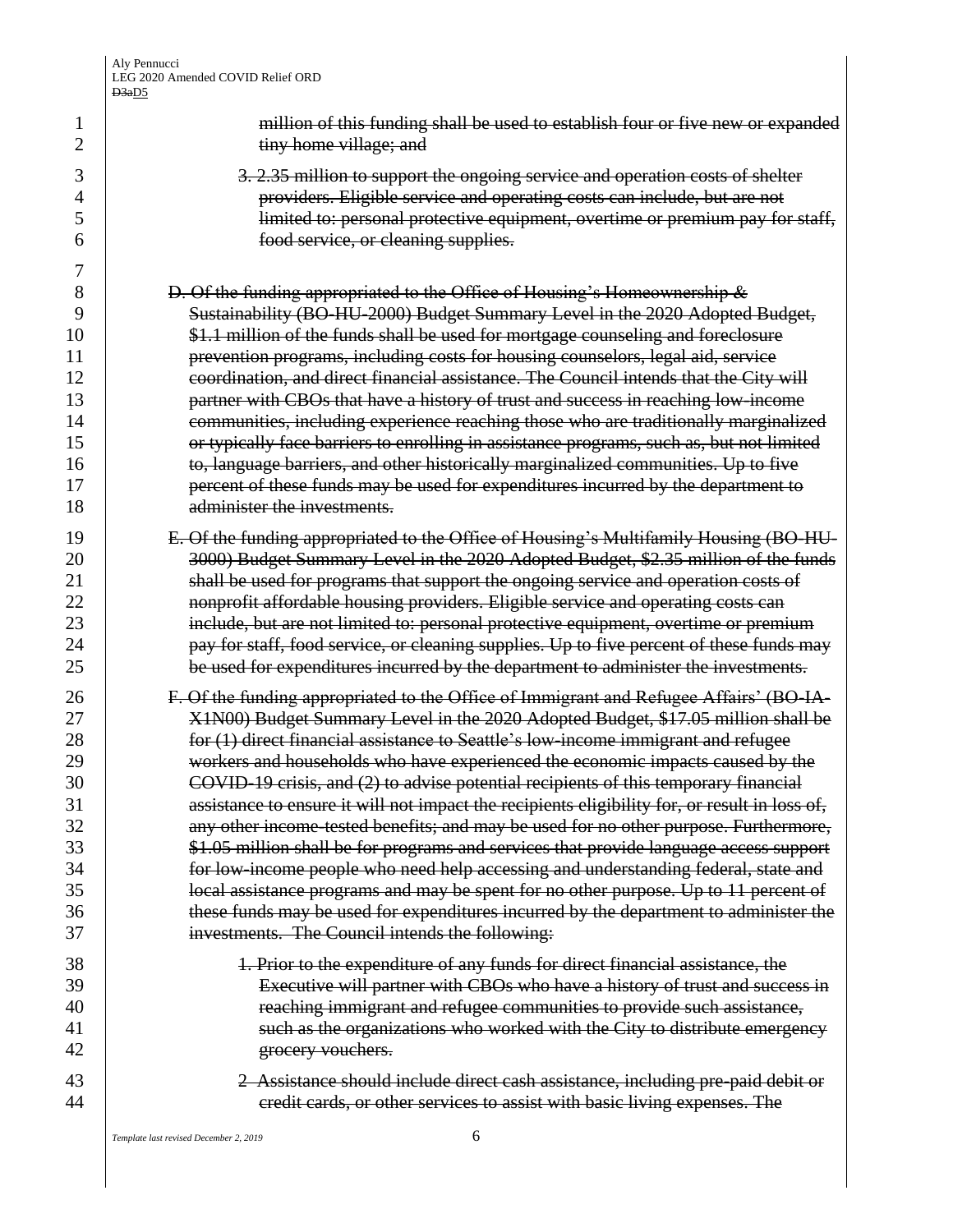| 1<br>2   | maximum amount of financial assistance provided per individual will not<br>exceed \$1,000.                                                                           |
|----------|----------------------------------------------------------------------------------------------------------------------------------------------------------------------|
| 3        | 3. CBOs will determine the eligibility, including criteria to confirm income                                                                                         |
| 4        | eligibility, prioritizing those who experience structural or institutional                                                                                           |
| 5        | barriers to accessing support from the government (e.g. language barriers,                                                                                           |
| 6        | risk of deportation), are ineligible for other federal or state emergency                                                                                            |
| 7        | assistance, or are receiving such assistance in a limited or delayed manner                                                                                          |
| 8        | that does not meet their needs, or those who have had or whose families have                                                                                         |
| 9        | had adverse health impacts from COVID. Requests for documentation of                                                                                                 |
| 10       | eligibility should comply with Seattle Municipal Code Section 4.18.015,                                                                                              |
| 11       | should not impose an unnecessary burden on those applying for assistance,                                                                                            |
| 12       | and should not unnecessarily delay the approval and distribution process.                                                                                            |
|          |                                                                                                                                                                      |
| 13       |                                                                                                                                                                      |
| 14       | G. Of the funding appropriated to the Office of Sustainability and Environment's Office                                                                              |
| 15       | of Sustainability and Environment (BO-SE-X1000) Budget Summary Level in the                                                                                          |
| 16       | 2020 Adopted Budget, \$13.6 million shall be used to continue and expand the                                                                                         |
| 17<br>18 | Emergency Grocery Voucher program to allow more people participating in existing<br>City programs to be served by this program and may be used for no other purpose. |
| 19       | Existing City programs include, but are not limited to: Fresh Bucks, Utility Discount                                                                                |
| 20       | Program, Early Childhood Education and Assistance Program, Child Care Assistance                                                                                     |
| 21       | Program, and the portion of the Seattle Preschool Program and the Pathway to Seattle                                                                                 |
| 22       | Preschool Program that provide services to households that qualify for free tuition. Up                                                                              |
| 23       | to five percent of these funds may be used for expenditures incurred by the department                                                                               |
| 24       | or the CBOs to administer the investments.                                                                                                                           |
|          |                                                                                                                                                                      |
| 25       | The Council intends that vouchers will be made available for use at grocery stores                                                                                   |
| 26       | participating in the existing Emergency Grocery Voucher program and expanded to                                                                                      |
| 27       | include other community grocers and farmers markets. The Council intends that the                                                                                    |
| 28       | Executive will work with CBOs that currently enroll people in the Fresh Bucks                                                                                        |
| 29       | program to expand the use of vouchers by identifying culturally appropriate                                                                                          |
| 30       | neighborhood grocers to participate in the voucher program.))                                                                                                        |
| 31       |                                                                                                                                                                      |
| 32       | The appropriations in Section 1 of this ordinance, amending the 2020 Adopted Budget,                                                                                 |
| 33       | shall be subject to the following provisos:                                                                                                                          |
| 34       | A. Of the funding appropriated to the Office of Economic Development's Business                                                                                      |
| 35       | Services (BO-ED-X1D00) Budget Summary Level in the 2020 Adopted Budget, \$9.55                                                                                       |
| 36       | million of the funds shall be used to address the economic hardship small business                                                                                   |
| 37       | owners and their employees, and nonprofit organizations and their employees,                                                                                         |
| 38       | experience due to loss of business income, grant funding reductions, layoffs and                                                                                     |
| 39       | reduced work hours for a significant percentage of this workforce as a result of the                                                                                 |
| 40       | COVID-19 crisis and may be used for no other purpose. Up to 1.3 percent of these                                                                                     |
| 41       | funds may be used for expenditures incurred by the department to administer the                                                                                      |
| 42       | investments. The Council intends that this funding will be allocated as follows:                                                                                     |
|          |                                                                                                                                                                      |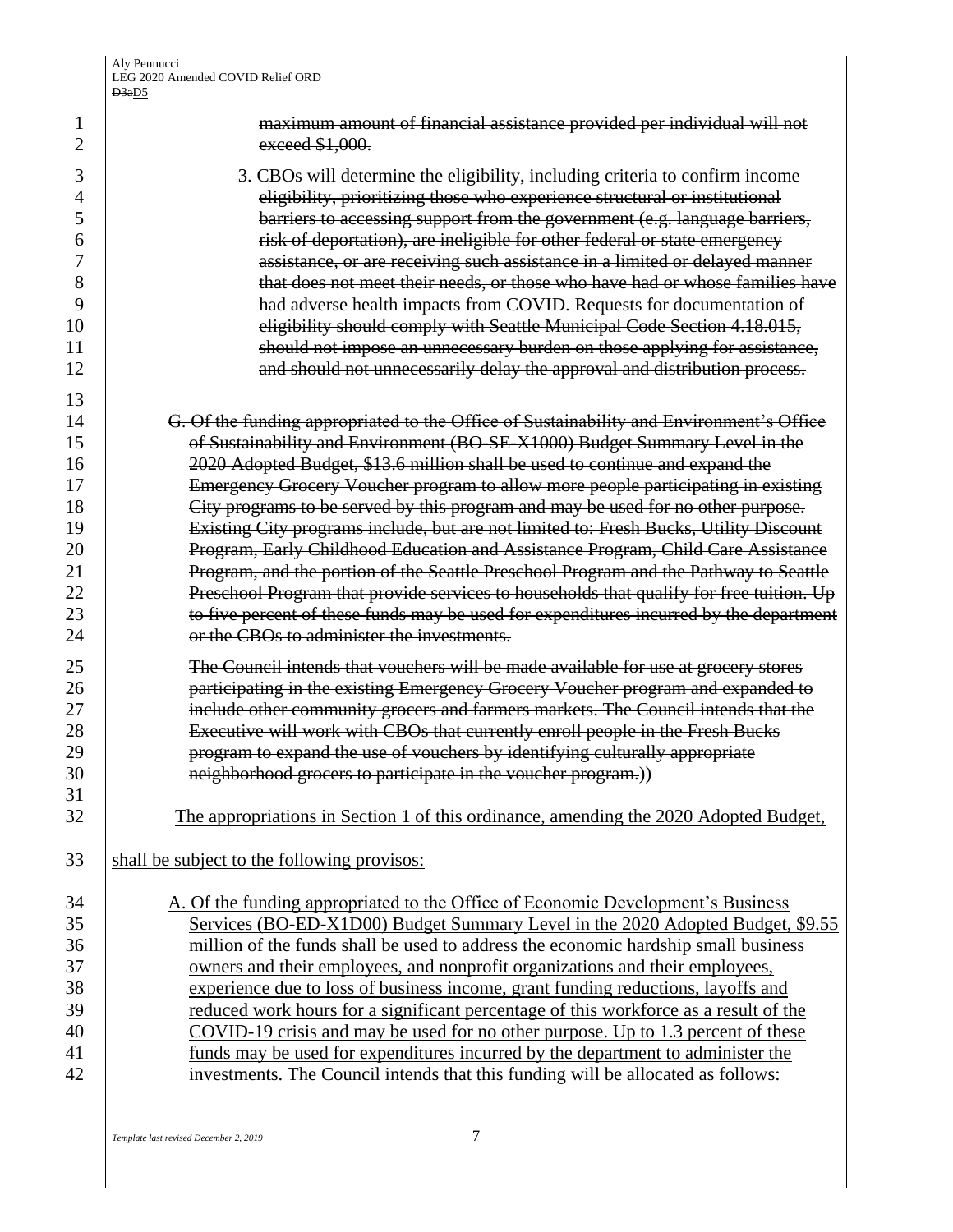| $\mathbf{1}$                                                         | 1. \$9.3 million to provide financial assistance to small business owners or                                                                                                                                                                                                                                                                                                                                                                                                                                                                                                                                                                                                                                                                                                                                                     |
|----------------------------------------------------------------------|----------------------------------------------------------------------------------------------------------------------------------------------------------------------------------------------------------------------------------------------------------------------------------------------------------------------------------------------------------------------------------------------------------------------------------------------------------------------------------------------------------------------------------------------------------------------------------------------------------------------------------------------------------------------------------------------------------------------------------------------------------------------------------------------------------------------------------|
| $\overline{2}$                                                       | operators and nonprofit organizations, with preference to brick and mortar                                                                                                                                                                                                                                                                                                                                                                                                                                                                                                                                                                                                                                                                                                                                                       |
| $\mathfrak{Z}$                                                       | small businesses, that would be used to reduce the economic hardship caused                                                                                                                                                                                                                                                                                                                                                                                                                                                                                                                                                                                                                                                                                                                                                      |
| $\overline{4}$                                                       | by COVID-19 crisis and assist small businesses and nonprofit organizations to                                                                                                                                                                                                                                                                                                                                                                                                                                                                                                                                                                                                                                                                                                                                                    |
| 5                                                                    | comply with public health guidelines, thereby protecting the local economy by                                                                                                                                                                                                                                                                                                                                                                                                                                                                                                                                                                                                                                                                                                                                                    |
| 6                                                                    | reducing the number of businesses or nonprofits that are permanently closed                                                                                                                                                                                                                                                                                                                                                                                                                                                                                                                                                                                                                                                                                                                                                      |
| $\boldsymbol{7}$                                                     | and jobs permanently lost due to the short- and long-term economic impacts                                                                                                                                                                                                                                                                                                                                                                                                                                                                                                                                                                                                                                                                                                                                                       |
| 8                                                                    | caused by COVID-19.                                                                                                                                                                                                                                                                                                                                                                                                                                                                                                                                                                                                                                                                                                                                                                                                              |
| 9                                                                    | 2. \$211,000 to provide training, referral services, and technical assistance to                                                                                                                                                                                                                                                                                                                                                                                                                                                                                                                                                                                                                                                                                                                                                 |
| 10                                                                   | support businesses, including assistance in preparing applications for federal                                                                                                                                                                                                                                                                                                                                                                                                                                                                                                                                                                                                                                                                                                                                                   |
| 11                                                                   | or state loans or grants that provide direct financial assistance to small                                                                                                                                                                                                                                                                                                                                                                                                                                                                                                                                                                                                                                                                                                                                                       |
| 12                                                                   | businesses to prepare such businesses for the road to recovery.                                                                                                                                                                                                                                                                                                                                                                                                                                                                                                                                                                                                                                                                                                                                                                  |
| 13                                                                   | 3. The Council further intends that:                                                                                                                                                                                                                                                                                                                                                                                                                                                                                                                                                                                                                                                                                                                                                                                             |
| 14                                                                   | a. Up to \$10,000 in financial assistance may be provided to any single eligible                                                                                                                                                                                                                                                                                                                                                                                                                                                                                                                                                                                                                                                                                                                                                 |
| 15                                                                   | small business owner or nonprofit organization under this proviso.                                                                                                                                                                                                                                                                                                                                                                                                                                                                                                                                                                                                                                                                                                                                                               |
| 16                                                                   | <b>b.</b> Assistance should be prioritized for businesses and nonprofit organizations                                                                                                                                                                                                                                                                                                                                                                                                                                                                                                                                                                                                                                                                                                                                            |
| 17                                                                   | who commit to not reducing wages and benefits provided prior to the                                                                                                                                                                                                                                                                                                                                                                                                                                                                                                                                                                                                                                                                                                                                                              |
| 18                                                                   | COVID-19 emergency, and for business and nonprofit organizations who                                                                                                                                                                                                                                                                                                                                                                                                                                                                                                                                                                                                                                                                                                                                                             |
| 19                                                                   | have historically, or recently, been unable to access other forms of                                                                                                                                                                                                                                                                                                                                                                                                                                                                                                                                                                                                                                                                                                                                                             |
| 20                                                                   | assistance through state or federal programs available to support                                                                                                                                                                                                                                                                                                                                                                                                                                                                                                                                                                                                                                                                                                                                                                |
| 21                                                                   | businesses, including businesses owned by Black, Indigenous, and people                                                                                                                                                                                                                                                                                                                                                                                                                                                                                                                                                                                                                                                                                                                                                          |
| 22                                                                   | of color and those with limited English proficiency, and businesses in the                                                                                                                                                                                                                                                                                                                                                                                                                                                                                                                                                                                                                                                                                                                                                       |
| 23                                                                   | creative industry. Any awards to those in the creative industry should be                                                                                                                                                                                                                                                                                                                                                                                                                                                                                                                                                                                                                                                                                                                                                        |
| 24                                                                   | made in partnership with advocates in the creative industry sphere.                                                                                                                                                                                                                                                                                                                                                                                                                                                                                                                                                                                                                                                                                                                                                              |
| 25                                                                   | c. For purposes of this proviso, an eligible "small business" is defined as a                                                                                                                                                                                                                                                                                                                                                                                                                                                                                                                                                                                                                                                                                                                                                    |
| 26                                                                   | business with 25 or fewer full time equivalent employees (FTEs) and an                                                                                                                                                                                                                                                                                                                                                                                                                                                                                                                                                                                                                                                                                                                                                           |
| 27                                                                   | eligible "nonprofit organization" is a nonprofit with 25 or fewer FTEs that                                                                                                                                                                                                                                                                                                                                                                                                                                                                                                                                                                                                                                                                                                                                                      |
| 28                                                                   | provides community services that protect or enhance the health, safety,                                                                                                                                                                                                                                                                                                                                                                                                                                                                                                                                                                                                                                                                                                                                                          |
| 29                                                                   | environment, or general welfare of people who live or work in Seattle.                                                                                                                                                                                                                                                                                                                                                                                                                                                                                                                                                                                                                                                                                                                                                           |
| 30<br>31<br>32<br>33<br>34<br>35<br>36<br>37<br>38<br>39<br>40<br>41 | d. The Executive should develop eligibility criteria for small businesses who<br>have been economically impacted by the COVID-19 crisis and for whom<br>such assistance will provide economic benefits to the public by saving or<br>creating jobs, moderating impacts to local tax revenue by supporting<br>continue operations of small businesses and ensuring that businesses can<br>modify operations as necessary to comply with public health guidance.<br>Criteria should include consideration of equitably distributing financial<br>assistance to small businesses and nonprofit organizations located in<br>neighborhoods across Seattle. Further, businesses that have previously<br>received financial assistance from the City's Small Business Stabilization<br>Fund are not eligible for additional assistance. |
| 42                                                                   | B. Of the funding appropriated to the Department of Education and Early Learning's                                                                                                                                                                                                                                                                                                                                                                                                                                                                                                                                                                                                                                                                                                                                               |
| 43                                                                   | Early Learning (BO-EE-IL100) Budget Summary Level in the 2020 Adopted Budget,                                                                                                                                                                                                                                                                                                                                                                                                                                                                                                                                                                                                                                                                                                                                                    |
| 44                                                                   | \$2.39 million of the funds shall be used to address the economic hardship child care                                                                                                                                                                                                                                                                                                                                                                                                                                                                                                                                                                                                                                                                                                                                            |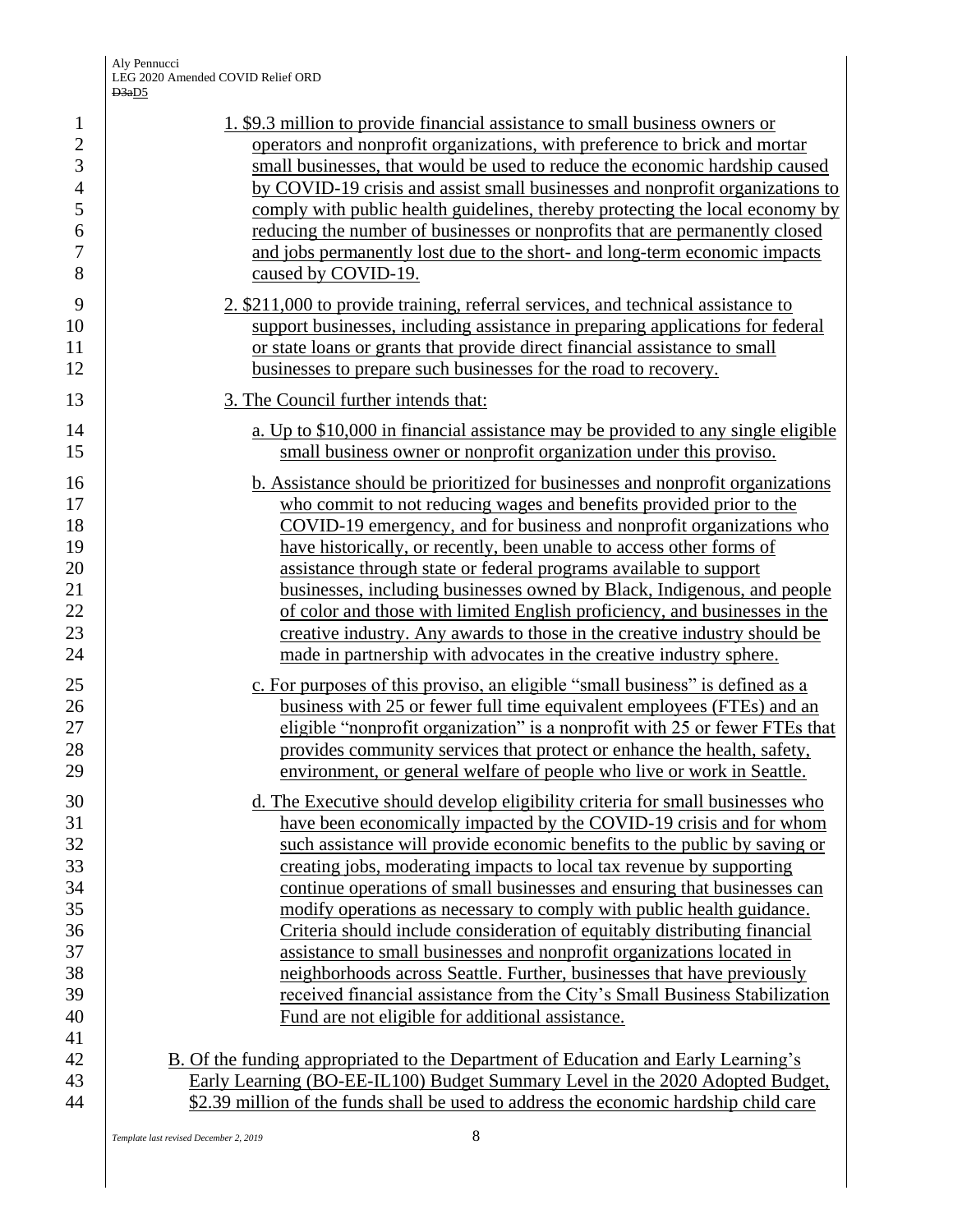providers and their employees experience due to loss of income, layoffs and reduced 2 work hours for a significant percentage of this workforce as a result of the COVID-19 crisis and may be used for no other purpose. Up to 1.3 percent of these funds may be used for expenditures incurred by the department to administer the investments. The Council intends that:

- 1. Up to \$10,000 in financial assistance may be provided to (1) any single eligible family child care provider and (2) other licensed child care providers that adhere to labor laws and has a commitment to labor harmony, under this proviso.
- 12 2. Up to \$500 in financial assistance may be provided to any single eligible family, friends, and neighbors (FFN) child care provider under this proviso.
- 3. Assistance should be prioritized for child care providers who commit to not reducing wages and benefits provided prior to the COVID-19 emergency, 17 and for providers who have historically, or recently, been unable to access 18 other forms of assistance through state or federal programs available to 19 support businesses.
- 21 4. For purposes of this ordinance (1) family child care is generally defined as licensed child care for mixed-age children and youth (0-12 years) provided by individuals operating in residential homes; and (2) FFN child care is generally defined as an individual who is exempt from child care licensing **requirements and provides in-home child care. FFN providers include**  grandparents, aunts and uncles, elders, older siblings, friends, neighbors, and 27 Community of the state of the families by providing child care.
- 29 3. The Executive should develop eligibility criteria for child care providers who have been economically impacted by the COVID-19 crisis and for whom such assistance will provide economic benefits to the public by saving or 32 creating jobs, providing essential child care services as people return to work, and ensuring that child care providers can modify operations as necessary to **comply with public health guidance.**

 C. Of the funding appropriated to the Human Services Department's Addressing 37 | Homelessness (BO-HS-H3000) Budget Summary Level in the 2020 Adopted Budget, 38 <br>\$21.56 million of the funds shall be used to address housing insecurity by funding housing programs and services that support low-income households and people experiencing homelessness and may be used for no other purpose. Furthermore, none 41 of the money so appropriated may be spent by the Department on congregate shelter. Up to 1.3 percent of these funds may be used for expenditures incurred by the department to administer the investments. The Council intends that the City will partner with CBOs that have a history of trust and success in reaching low-income communities and people experiencing homelessness, including experience reaching 46 those who are traditionally marginalized or typically face barriers to enrolling in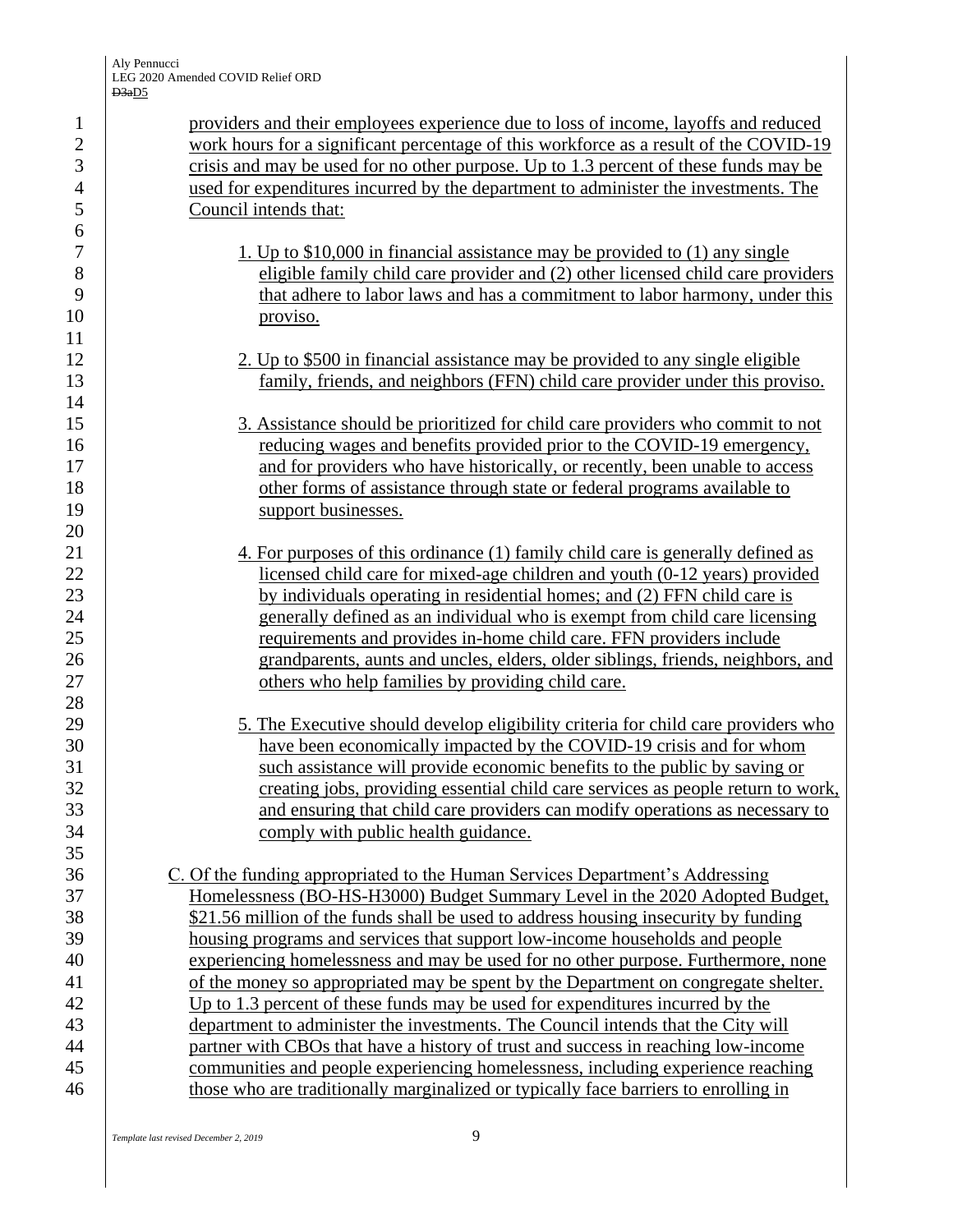| $\mathbf{1}$<br>$\overline{2}$ | assistance programs, such as, but not limited to, language barriers, and other<br>historically marginalized communities, to distribute the funds as follows:             |
|--------------------------------|--------------------------------------------------------------------------------------------------------------------------------------------------------------------------|
|                                |                                                                                                                                                                          |
| 3                              | 1. \$20.01 million for existing homelessness prevention programs, rental                                                                                                 |
| $\overline{4}$                 | assistance programs, rapid rehousing programs, and diversion programs, that                                                                                              |
| 5                              | serve individuals and families such as the United Way of King County's                                                                                                   |
| 6                              | Home Base program and other programs to provide rental assistance; and                                                                                                   |
| $\boldsymbol{7}$               | 2. 1.6 million to support the ongoing service and operation costs of shelter                                                                                             |
| 8                              | providers. Eligible service and operating costs can include, but are not                                                                                                 |
| 9                              | limited to: personal protective equipment, overtime or premium pay for staff,                                                                                            |
| 10                             | food service, or cleaning supplies.                                                                                                                                      |
| 11                             |                                                                                                                                                                          |
| 12                             | D. Of the funding appropriated to the Office of Housing's Homeownership $\&$                                                                                             |
| 13                             | Sustainability (BO-HU-2000) Budget Summary Level in the 2020 Adopted Budget,                                                                                             |
| 14                             | \$0.7 million of the funds shall be used for mortgage counseling and foreclosure                                                                                         |
| 15                             | prevention programs, including costs for housing counselors, legal aid, service                                                                                          |
| 16                             | coordination, and direct financial assistance. The Council intends that the City will                                                                                    |
| 17                             | partner with CBOs that have a history of trust and success in reaching low-income<br>communities, including experience reaching those who are traditionally marginalized |
| 18<br>19                       | or typically face barriers to enrolling in assistance programs, such as, but not limited                                                                                 |
| 20                             | to, language barriers, and other historically marginalized communities. Up to 1.3                                                                                        |
| 21                             | percent of these funds may be used for expenditures incurred by the department to                                                                                        |
| 22                             | administer the investments.                                                                                                                                              |
|                                | E. Of the funding appropriated to the Office of Housing's Multifamily Housing (BO-HU-                                                                                    |
| 23<br>24                       | 3000) Budget Summary Level in the 2020 Adopted Budget, \$1.6 million of the funds                                                                                        |
| 25                             | shall be used for programs that support the ongoing service and operation costs of                                                                                       |
| 26                             | nonprofit affordable housing providers. Eligible service and operating costs can                                                                                         |
| 27                             | include, but are not limited to: personal protective equipment, overtime or premium                                                                                      |
| 28                             | pay for staff, food service, or cleaning supplies. Up to 1.3 percent of these funds may                                                                                  |
| 29                             | be used for expenditures incurred by the department to administer the investments.                                                                                       |
| 30                             | F. Of the funding appropriated to the Office of Immigrant and Refugee Affairs' (BO-IA-                                                                                   |
| 31                             | X1N00) Budget Summary Level in the 2020 Adopted Budget, \$11.3 million shall be                                                                                          |
| 32                             | for (1) direct financial assistance to Seattle's low-income immigrant and refugee                                                                                        |
| 33                             | workers and households who have experienced the economic impacts caused by the                                                                                           |
| 34                             | COVID-19 crisis, and (2) to advise potential recipients of this temporary financial                                                                                      |
| 35                             | assistance to ensure it will not impact the recipients eligibility for, or result in loss of,                                                                            |
| 36                             | any other income-tested benefits; and may be used for no other purpose. Furthermore,                                                                                     |
| 37                             | \$0.7 million shall be for programs and services that provide language access support                                                                                    |
| 38                             | for low-income people who need help accessing and understanding federal, state and                                                                                       |
| 39                             | local assistance programs and may be spent for no other purpose. Up to 7.3 percent of                                                                                    |
| 40                             | these funds may be used for expenditures incurred by the department to administer the                                                                                    |
| 41                             | investments. The Council intends the following:                                                                                                                          |
| 42                             | 1. Prior to the expenditure of any funds for direct financial assistance, the                                                                                            |
| 43                             | Executive will partner with CBOs who have a history of trust and success in                                                                                              |
| 44                             | reaching immigrant and refugee communities to provide such assistance,                                                                                                   |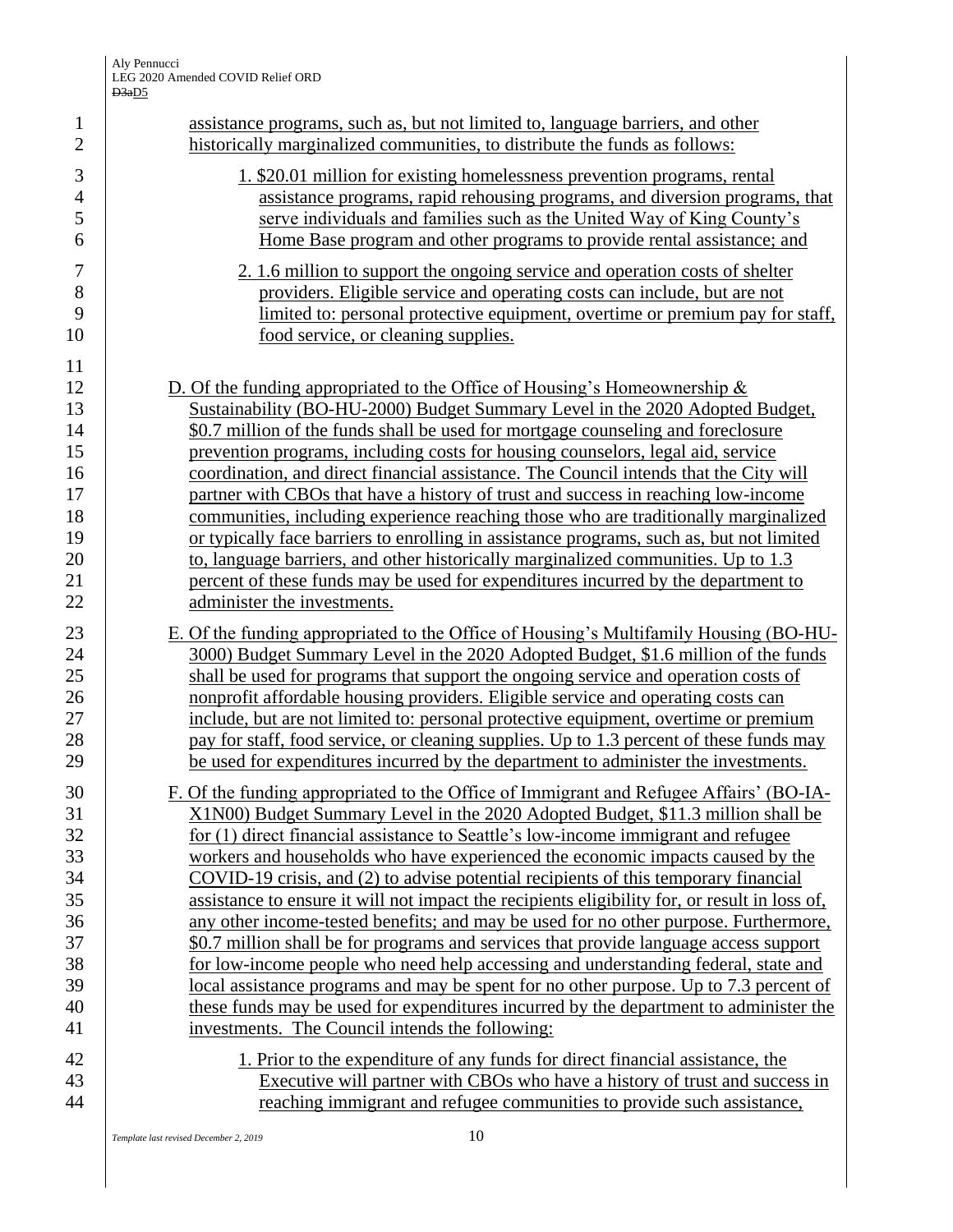|                                                                      | <b>D</b> Super                                                                                                                                                                                                                                                                                                                                                                                                                                                                                                                                                                                                                                                                                                                                                                                                                                                                                                                               |
|----------------------------------------------------------------------|----------------------------------------------------------------------------------------------------------------------------------------------------------------------------------------------------------------------------------------------------------------------------------------------------------------------------------------------------------------------------------------------------------------------------------------------------------------------------------------------------------------------------------------------------------------------------------------------------------------------------------------------------------------------------------------------------------------------------------------------------------------------------------------------------------------------------------------------------------------------------------------------------------------------------------------------|
| $\mathbf{1}$<br>$\overline{2}$                                       | such as the organizations who worked with the City to distribute emergency<br>grocery vouchers.                                                                                                                                                                                                                                                                                                                                                                                                                                                                                                                                                                                                                                                                                                                                                                                                                                              |
| $\mathfrak{Z}$<br>$\overline{4}$<br>5<br>6                           | 2 Assistance should include direct cash assistance, including pre-paid debit or<br>credit cards, or other services to assist with basic living expenses. The<br>maximum amount of financial assistance provided per individual will not<br>exceed \$1,000.                                                                                                                                                                                                                                                                                                                                                                                                                                                                                                                                                                                                                                                                                   |
| $\boldsymbol{7}$<br>8<br>9<br>10<br>11<br>12<br>13<br>14<br>15<br>16 | 3. CBOs will determine the eligibility, including criteria to confirm income<br>eligibility, prioritizing those who experience structural or institutional<br>barriers to accessing support from the government (e.g. language barriers,<br>risk of deportation), are ineligible for other federal or state emergency<br>assistance, or are receiving such assistance in a limited or delayed manner<br>that does not meet their needs, or those who have had or whose families have<br>had adverse health impacts from COVID. Requests for documentation of<br>eligibility should comply with Seattle Municipal Code Section 4.18.015,<br>should not impose an unnecessary burden on those applying for assistance,<br>and should not unnecessarily delay the approval and distribution process.                                                                                                                                            |
| 17<br>18<br>19<br>20<br>21<br>22<br>23<br>24<br>25<br>26<br>27<br>28 | G. Of the funding appropriated to the Office of Sustainability and Environment's Office<br>of Sustainability and Environment (BO-SE-X1000) Budget Summary Level in the<br>2020 Adopted Budget, \$9.09 million shall be used to continue and expand the<br>Emergency Grocery Voucher program to allow more people participating in existing<br>City programs to be served by this program and may be used for no other purpose.<br>Existing City programs include, but are not limited to: Fresh Bucks, Utility Discount<br>Program, Early Childhood Education and Assistance Program, Child Care Assistance<br>Program, and the portion of the Seattle Preschool Program and the Pathway to Seattle<br><u>Preschool Program that provide services to households that qualify for free tuition. Up</u><br>to 1.3 percent of these funds may be used for expenditures incurred by the department<br>or the CBOs to administer the investments. |
| 29<br>30<br>31<br>32<br>33<br>34<br>35                               | The Council intends that vouchers will be made available for use at grocery stores<br>participating in the existing Emergency Grocery Voucher program and expanded to<br>include other community grocers and farmers markets. The Council intends that the<br>Executive will work with CBOs that currently enroll people in the Fresh Bucks<br>program to expand the use of vouchers by identifying culturally appropriate<br>neighborhood grocers to participate in the voucher program.                                                                                                                                                                                                                                                                                                                                                                                                                                                    |
| 36<br>37<br>38<br>39<br>40<br>41<br>42<br>43<br>44                   | H. Of the funding appropriated to the Department of Finance and Administrative Services<br>(FAS) City Finance (BO-FA-CITYFINAN) Budget Summary Level in the 2020<br>Adopted Budget, \$200,000 shall be used to implement and administer the payroll tax<br>authorized in Ordinance 126108. This will ensure that proceeds from the payroll tax<br>are collected and available to extend funding in 2021 for the COVID relief programs<br>and services described in this ordinance and to replenish the Emergency Fund and<br>Revenue Stabilization Fund as described in the ordinance introduced as Council Bill<br>119812.                                                                                                                                                                                                                                                                                                                  |
|                                                                      |                                                                                                                                                                                                                                                                                                                                                                                                                                                                                                                                                                                                                                                                                                                                                                                                                                                                                                                                              |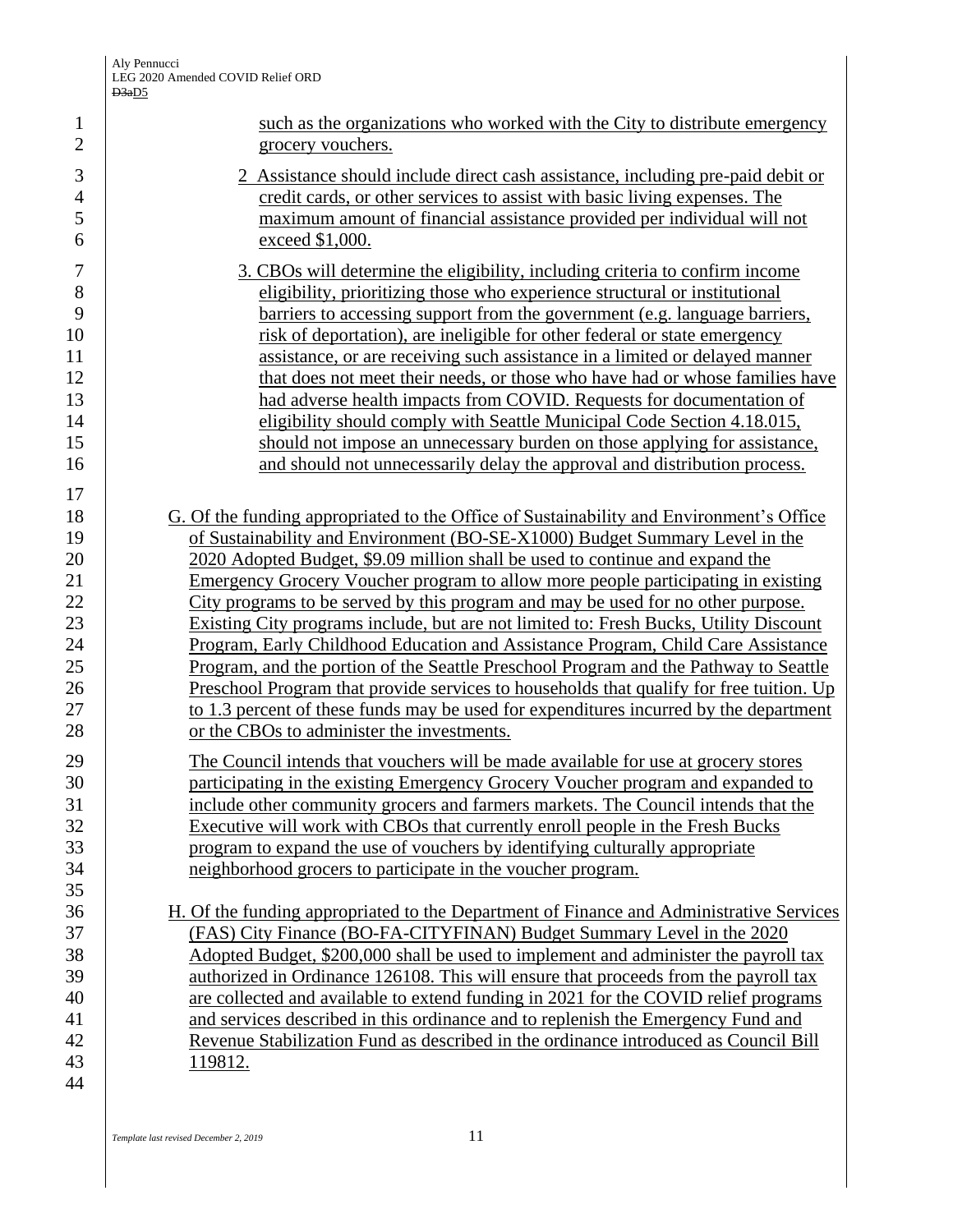## Aly Pennucci LEG 2020 Amended COVID Relief ORD  $D3aD5$

1 Section 3. This ordinance authorizes spending \$57 million in 2020 to provide critical 2 Services and direct relief to low-income individuals, workers, and businesses impacted by the 3 COVID-19 crisis. The Council acknowledges that the administration of this program will require 4 new contracts and systems to distribute these critical services and direct relief to the community 5 may take time and could result in not expending the full \$57 million in 2020. If the full amount is  $\overline{6}$  | not expended in 2020, the Council is committed to working with the Executive to continue 7 funding these critical COVID-19 relief programs in 2021 and to address newly identified 2020 8 revenue shortfalls.